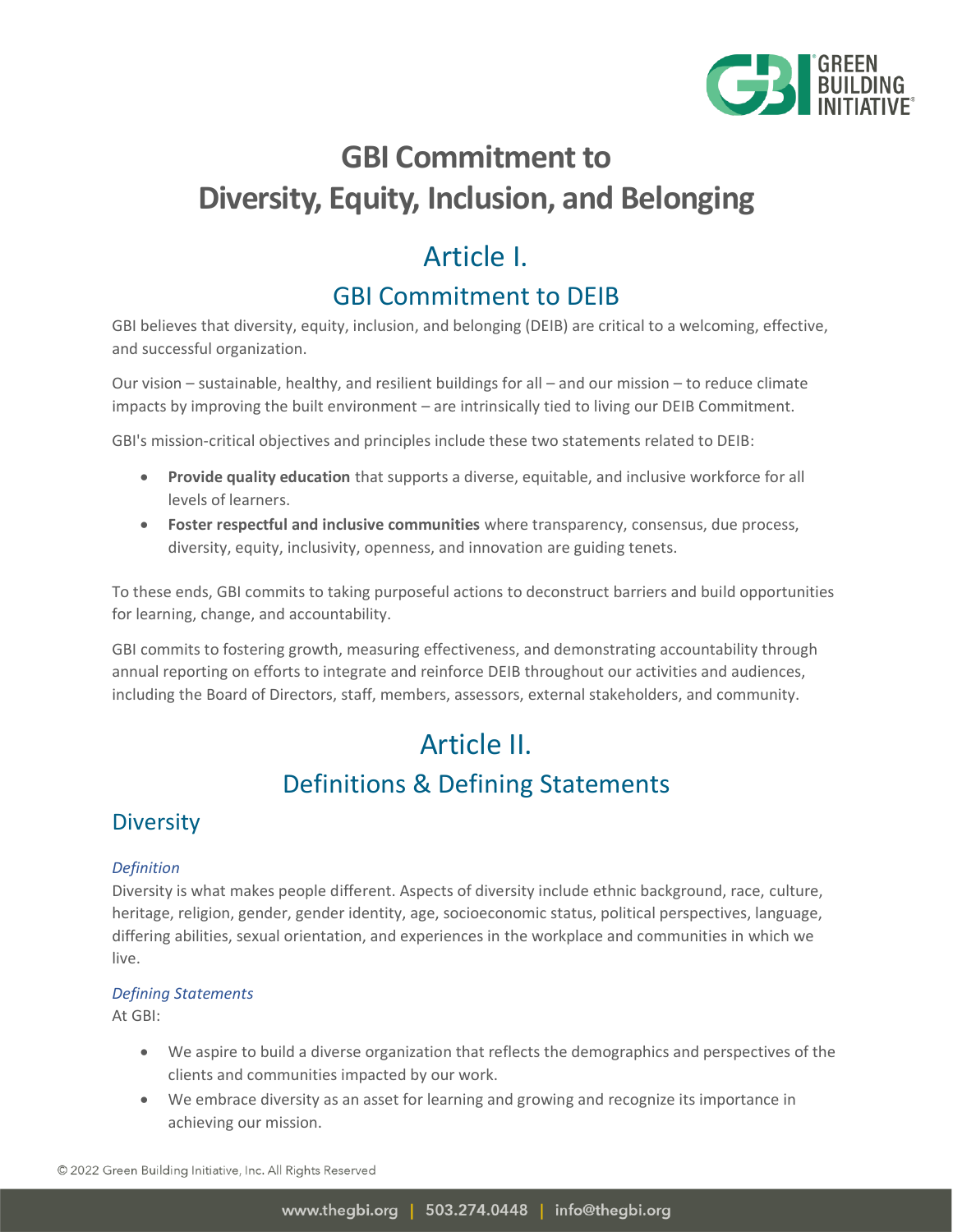

- We benefit when a wide variety of individuals are empowered to collaborate and excel.
- We take actions that proactively engage, seek to understand, and draw on a range of identities, perspectives, backgrounds, and experiences leading to better results.
- We believe that taking purposeful strategic actions to increase our focus on diversity helps us reach our broader objectives and live out our organizational principles.

### Equity

#### *Definition*

Equity is created when the fair treatment of all people provides equal access, opportunity, and advancement.

#### *Defining Statements*

At GBI:

- We strive to identify and neutralize barriers in our organization and systems that can inhibit pursuit of our mission.
- We cultivate access and opportunities by establishing processes that provide for listening and engaging with groups or individuals that have identified barriers or are impacted by barriers.
- We aim to achieve results from these efforts that ensure full participation by all groups and individuals, fair and equal treatment of all stakeholders, and a sense of belonging for all.

#### Inclusion

#### *Definition*

Inclusion is creating an environment where people of diverse backgrounds are acknowledged, invited, and welcomed with ease.

#### *Defining Statements*

At GBI:

- We create environments where all stakeholders are respected, supported, welcomed, and enabled to participate in creating value for the organization and the communities in which we work.
- We encourage trust and candor as outcomes of inclusive environments that are necessary for effective and innovative organizations.

### Belonging

#### *Definition*

Belonging is the feeling of security and support when there is a sense of acceptance, respect, inclusion, and identity for members of every group.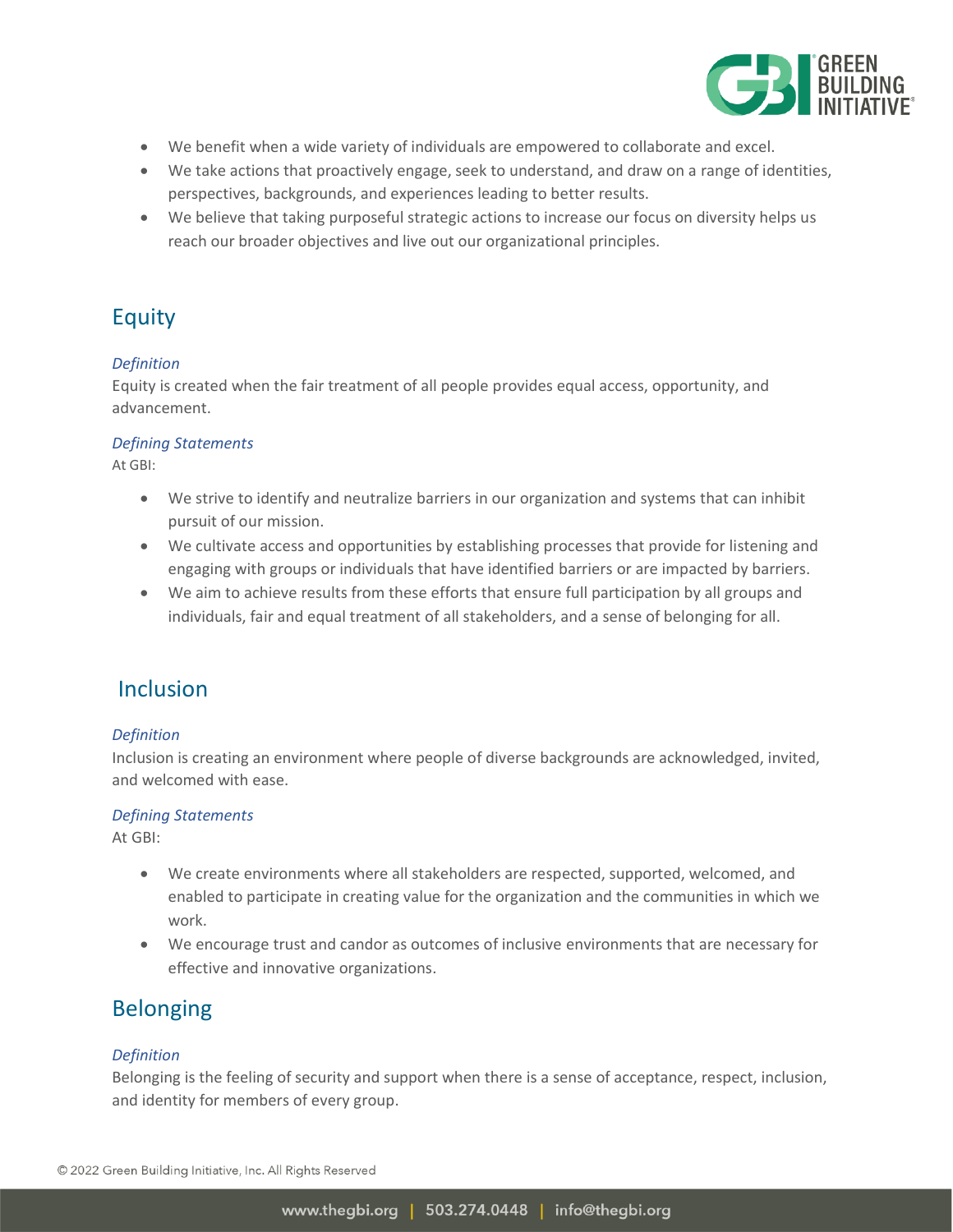

#### *Defining Statements*

At GBI:

- We desire that a sense of security and support will be an outcome of the acceptance, respect, diversity of identities, and inclusion that GBI fosters within its organization and community.
- We believe that genuine feelings of belonging improve engagement for individuals and the organization.

## Article III. Strategies & Periodic Reviews

To achieve the benefits of DEIB integration throughout the organization and demonstrate accountability, GBI commits to the following strategies.

### Institutionalize Education, Training, and Sharing

- Provide access to and measure participation and effectiveness of annual training, workshops, thought leadership, and dialogue opportunities aimed at audiences that include GBI Board, staff, assessors, standards development stakeholders, and our larger community.
- Maintain a "champions of change" or train-the-trainer program to support training and dialogue as onboarding occurs and as GBI's community evolves and grows.
- Share lessons learned through GBI's CEO Commitments through National Institute of Building Sciences (NIBS) and PwC's CEO Action Pledge.

### Conduct Periodic Surveys & Provide for Stakeholder Input

- Survey periodically (e.g., annually, or as needed) Board, staff, assessors, standards development stakeholders, and other communities on DEI demographics, training effectiveness, satisfaction, comfort, culture, and changes in perception and understanding in support of GBI's DEIB program.
- Provide website access and instructions on how to submit input on the effectiveness of GBI's DEIB policy implementation.

### Support Service to Communities

- Dedicate funds annually for one or more community equity or public benefit program(s) aligned with GBI's mission.
- Provide for volunteer paid time off of GBI staff in support of community benefit programs.